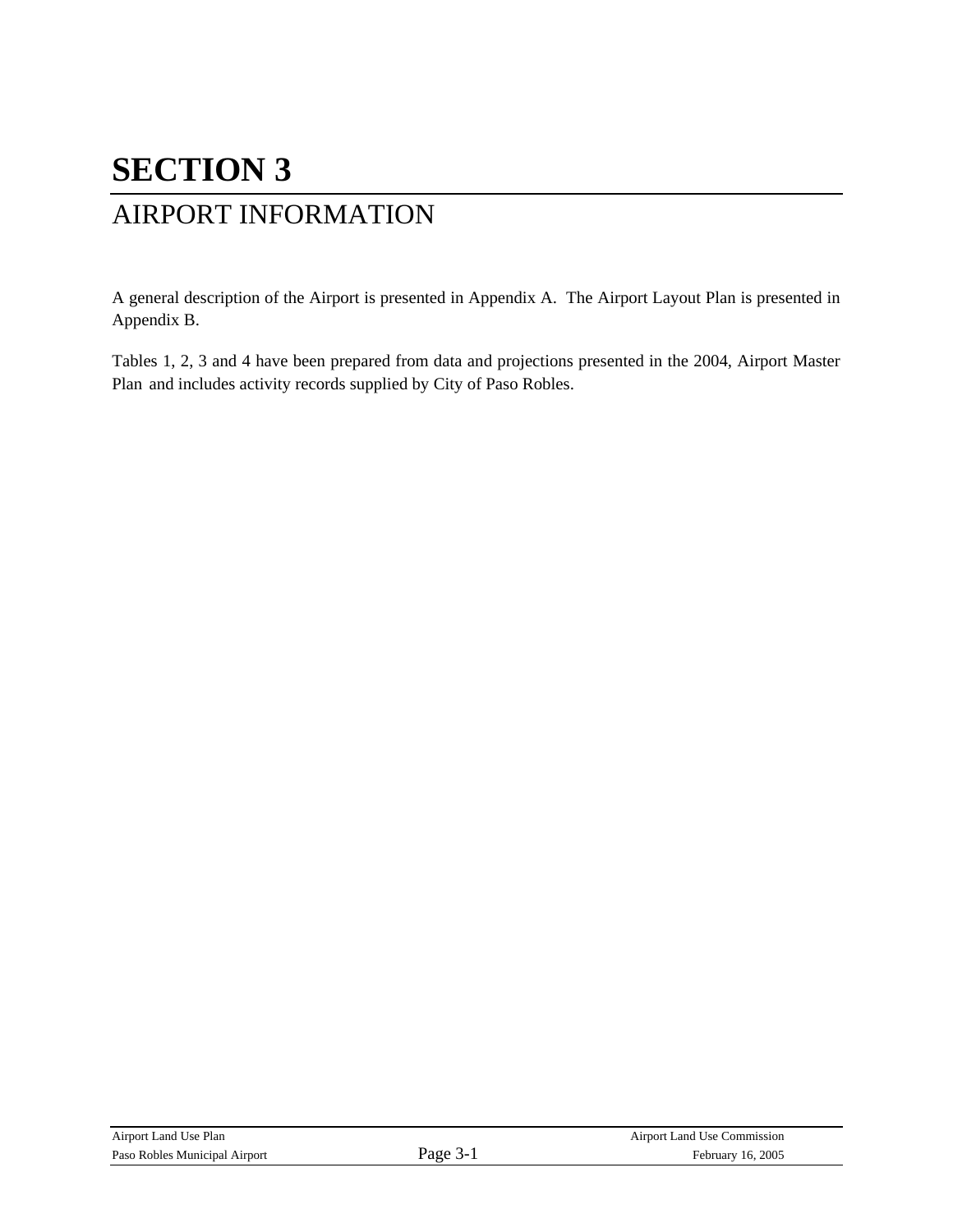### **PROJECTED ANNUAL AIRCRAFT OPERATIONS BY TYPE OF OPERATION 2001 through 2020**

| <b>Type of Operation</b>                     | $2005^{\rm b}$<br>2001 <sup>a</sup> |         | 2010 <sup>b</sup> | 2020 <sup>b</sup> |  |
|----------------------------------------------|-------------------------------------|---------|-------------------|-------------------|--|
|                                              |                                     |         |                   |                   |  |
| <b>Commuter Airlines</b>                     | $-0-$                               | $-0-$   | $-0-$             | $-0-$             |  |
| Cargo Airlines                               | $-0-$                               | $-()$ - | $-()$ -           | $-0-$             |  |
| Air Taxi                                     | 2,400                               | 2,700   | 3,100             | 4,000             |  |
| <b>General Aviation</b>                      | 28,000                              | 32,600  | 37,200            | 52,000            |  |
| Military                                     | 1,200                               | 1,200   | 1,200             | 1,200             |  |
|                                              |                                     |         |                   |                   |  |
| Total                                        | 31,600                              | 36,500  | 41,500            | 57,200            |  |
|                                              |                                     |         |                   |                   |  |
| a. Airport Management Records                |                                     |         |                   |                   |  |
| b. Projections from 2020 Airport Master Plan |                                     |         |                   |                   |  |
|                                              |                                     |         |                   |                   |  |

Source: City of Paso Robles and Aries Consultants Ltd.

\_\_\_\_\_\_\_\_\_\_\_\_\_\_\_\_\_\_\_\_

| Airport Land Use Plan         |        | Airport Land Use Commission |
|-------------------------------|--------|-----------------------------|
| Paso Robles Municipal Airport | Page 5 | February 16, 2005           |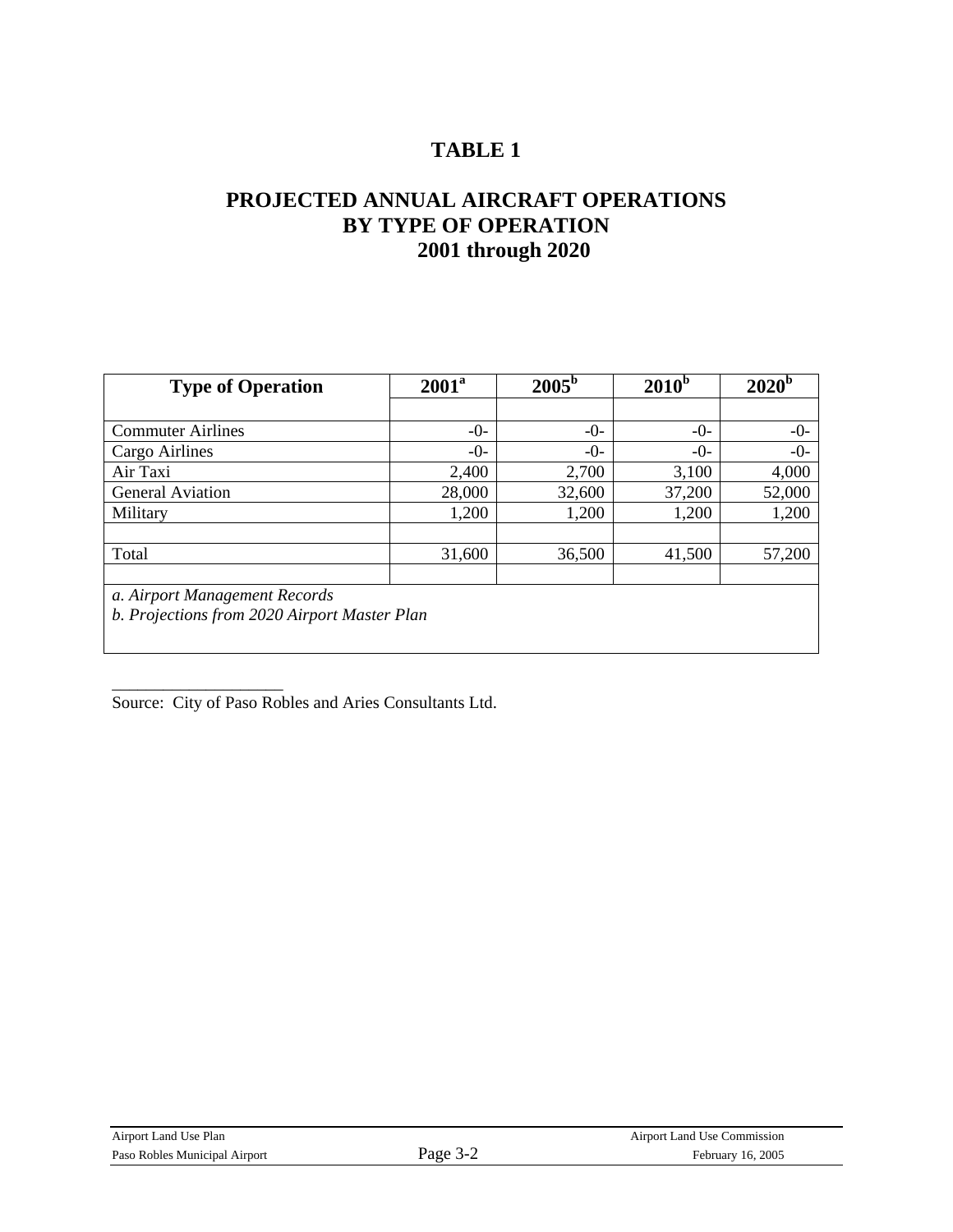### **PROJECTED ANNUAL AIRCRAFT OPERATIONS BY AIRCRAFT TYPE 2001 through 2020**

| <b>Aircraft Type</b>                         | $2005^{\rm b}$<br>2001 <sup>a</sup> |         | $2010^b$ | 2020 <sup>b</sup> |  |
|----------------------------------------------|-------------------------------------|---------|----------|-------------------|--|
|                                              |                                     |         |          |                   |  |
| Regional Jet                                 | $-0-$                               | $-()$ - | $-()$ -  | $-0-$             |  |
| <b>Business Jet</b>                          | 2,190                               | 2,600   | 2,950    | 4,380             |  |
| Twin Engine Turboprop                        | 1,460                               | 2,190   | 3,030    | 5,110             |  |
| Twin Engine Piston                           | 1,460                               | 2,040   | 2,510    | 4,380             |  |
| Single Engine Piston                         | 19,710                              | 22,190  | 24,990   | 33,580            |  |
| Helicopter                                   | 5,840                               | 6,320   | 6,860    | 8,760             |  |
| Fire Suppression                             | 1,100                               | 1,160   | 1,220    | 1,460             |  |
|                                              |                                     |         |          |                   |  |
| Total                                        | 31,760                              | 36,500  | 41,610   | 57,670            |  |
|                                              |                                     |         |          |                   |  |
| a. Airport Management Records                |                                     |         |          |                   |  |
| b. Projections from 2020 Airport Master Plan |                                     |         |          |                   |  |
|                                              |                                     |         |          |                   |  |

Source: City of Paso Robles and Aries Consultants Ltd.

\_\_\_\_\_\_\_\_\_\_\_\_\_\_\_\_\_\_\_\_

| Airport Land Use Plan         |          | <b>Airport Land Use Commission</b> |
|-------------------------------|----------|------------------------------------|
| Paso Robles Municipal Airport | Page 3-3 | February 16, 2005                  |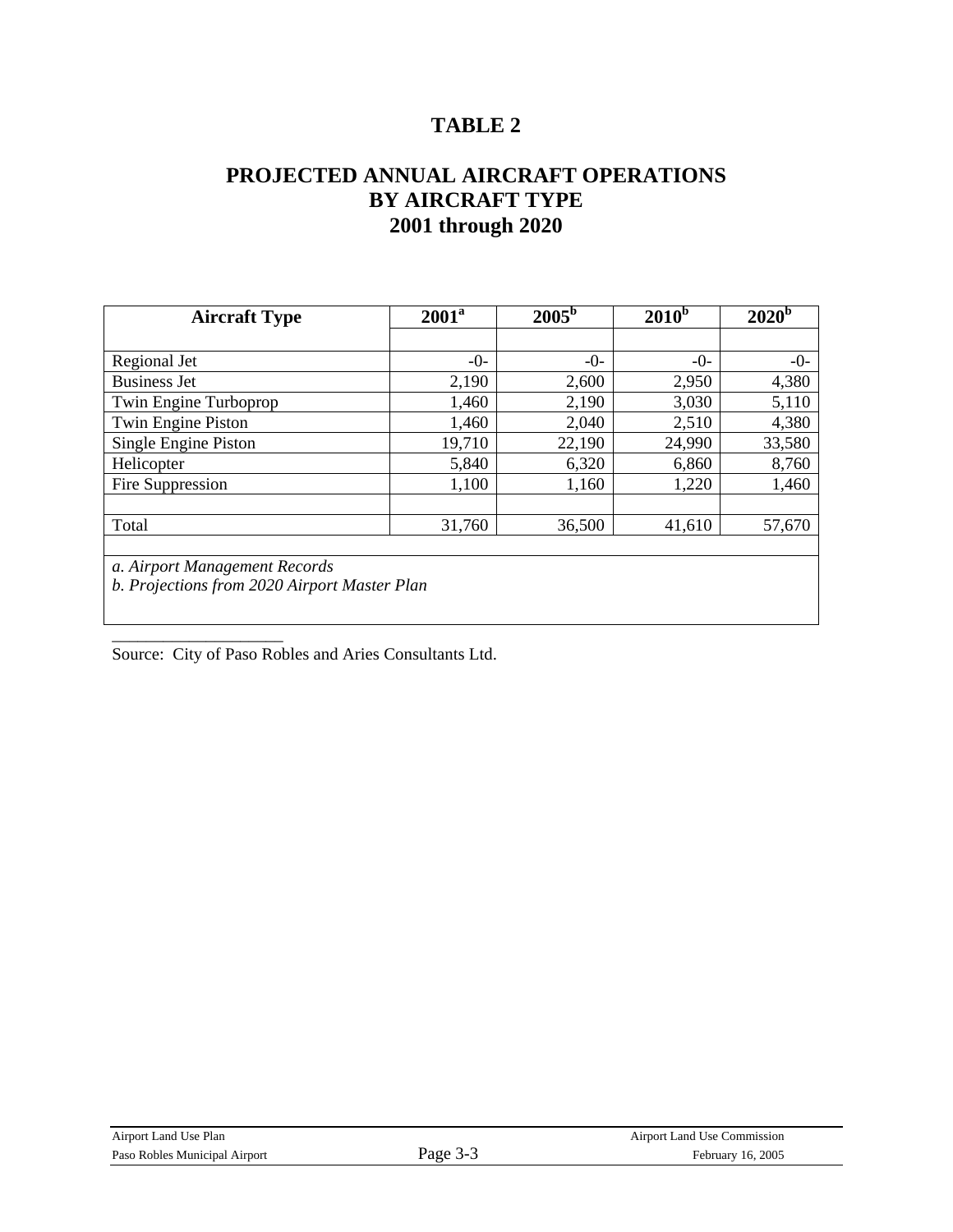### **PROJECTED ANNUAL AIRCRAFT OPERATIONS BY AIRCRAFT TYPE AND TIME OF DAY 2001 through 2020**

| <b>Aircraft Type</b>                                        | $2001^{\overline{a}}$ | $2005^{b}$ | 2010 <sup>b</sup> | $2020^{\mathrm{b}}$ |
|-------------------------------------------------------------|-----------------------|------------|-------------------|---------------------|
| <b>Regional Jet</b>                                         |                       |            |                   |                     |
| <b>Arrivals:</b><br>Daytime $(7 \text{ am} - 7 \text{ pm})$ | $-0-$                 | $-0-$      | $-0-$             | $-0-$               |
| Evening $(7 \text{ pm} - 10 \text{ pm})$                    | $-0-$                 | $-0-$      | $-0-$             | $-0-$               |
| Night $(10 \text{ pm } - 7 \text{ am})$                     | $-0-$                 | $-0-$      | $-()$ -           | $-0-$               |
| <b>Departures:</b> Daytime $(7 \text{ am} - 7 \text{ pm})$  | $-0-$                 | $-0-$      | $-0-$             | $-0-$               |
| Evening $(7 \text{ pm} - 10 \text{ pm})$                    | $-0-$                 | $-0-$      | $-0-$             | $-0-$               |
| Night $(10 \text{ pm} - 7 \text{ am})$                      | $-0-$                 | $-0-$      | $-()$ -           | $-0-$               |
| <b>General Aviation Jet</b>                                 |                       |            |                   |                     |
| <b>Arrivals:</b><br>Daytime $(7 \text{ am} - 7 \text{ pm})$ | 1,029                 | ,222       | 1,387             | 2,058               |
| Evening $(7 \text{ pm} - 10 \text{ pm})$                    | 44                    | 52         | 59                | 88                  |
| Night $(10 \text{ pm} - 7 \text{ am})$                      | 22                    | 26         | 29                | 44                  |
| <b>Departures:</b> Daytime $(7 \text{ am} - 7 \text{ pm})$  | 1,029                 | 1,222      | 1,387             | 2,058               |
| Evening $(7 \text{ pm} - 10 \text{ pm})$                    | 44                    | 52         | 59                | 88                  |
| Night $(10 \text{ pm} - 7 \text{ am})$                      | 22                    | 26         | 29                | 44                  |
| <b>Twin Engine Prop</b>                                     |                       |            |                   |                     |
| <b>Arrivals:</b><br>Daytime $(7 \text{ am} - 7 \text{ pm})$ | 1,372                 | 1,988      | 2,604             | 4,460               |
| Evening $(7 \text{ pm} - 10 \text{ pm})$                    | 58                    | 85         | 111               | 190                 |
| Night $(10 \text{ pm} - 7 \text{ am})$                      | 30                    | 42         | 55                | 95                  |
| <b>Departures:</b> Daytime $(7 \text{ am} - 7 \text{ pm})$  | 1,372                 | 1,988      | 2,604             | 4,460               |
| Evening $(7 \text{ pm} - 10 \text{ pm})$                    | 58                    | 85         | 111               | 190                 |
| Night $(10 \text{ pm} - 7 \text{ am})$                      | 30                    | 42         | 55                | 95                  |
| <b>Single Engine Prop</b>                                   |                       |            |                   |                     |
| <b>Arrivals:</b><br>Daytime $(7 \text{ am} - 7 \text{ pm})$ | 9,264                 | 10,429     | 11,745            | 15,782              |
| Evening $(7 \text{ pm} - 10 \text{ pm})$                    | 394                   | 444        | 500               | 672                 |
| Night $(10 \text{ pm} - 7 \text{ am})$                      | 197                   | 222        | 250               | 336                 |
| <b>Departures:</b> Daytime $(7 \text{ am} - 7 \text{ pm})$  | 9,264                 | 10,429     | 11,745            | 15,782              |
| Evening $(7 \text{ pm} - 10 \text{ pm})$                    | 394                   | 444        | 500               | 672                 |
| Night $(10 \text{ pm} - 7 \text{ am})$                      | 197                   | 222        | 250               | 336                 |
| Helicopter                                                  |                       |            |                   |                     |
| Arrivals:<br>Daytime $(7 \text{ am} - 7 \text{ pm})$        | 2,746                 | 2,970      | 3,224             | 4,117               |
| Evening $(7 \text{ pm} - 10 \text{ pm})$                    | 116                   | 126        | 137               | 175                 |
| Night $(10 \text{ pm} - 7 \text{ am})$                      | 58                    | 64         | 69                | 88                  |
| <b>Departures:</b> Daytime $(7 \text{ am} - 7 \text{ pm})$  | 2,746                 | 2,970      | 3,224             | 4,117               |
| Evening $(7 \text{ pm} - 10 \text{ pm})$                    | 116                   | 126        | 137               | 175                 |
| Night $(10 \text{ pm} - 7 \text{ am})$                      | 58                    | 64         | 69                | 88                  |
| <b>Fire Suppression</b>                                     |                       |            |                   |                     |
| Arrivals:<br>Daytime $(7 \text{ am} - 7 \text{ pm})$        | 517                   | 592        | 672               | 686                 |
| Evening $(7 \text{ pm} - 10 \text{ pm})$                    | 33                    | 38         | 43                | 44                  |
| Night $(10 \text{ pm} - 7 \text{ am})$                      | $-0-$                 | $-0-$      | $-0-$             | $-0-$               |
| <b>Departures:</b> Daytime $(7 \text{ am} - 7 \text{ pm})$  | 517                   | 592        | 672               | 686                 |
| Evening $(7 \text{ pm} - 10 \text{ pm})$                    | 33                    | 38         | 43                | 44                  |
| Night $(10 \text{ pm} - 7 \text{ am})$                      | $-0-$                 | $-0-$      | $-0-$             | $-0-$               |
|                                                             |                       |            |                   |                     |

*a. Airport Management Records* 

*b. Projections from 2020 Airport Master Plan* 

Source: City of Paso Robles and Aries Consultants Ltd.

| Airport Land Use Plan         |
|-------------------------------|
| Paso Robles Municipal Airport |